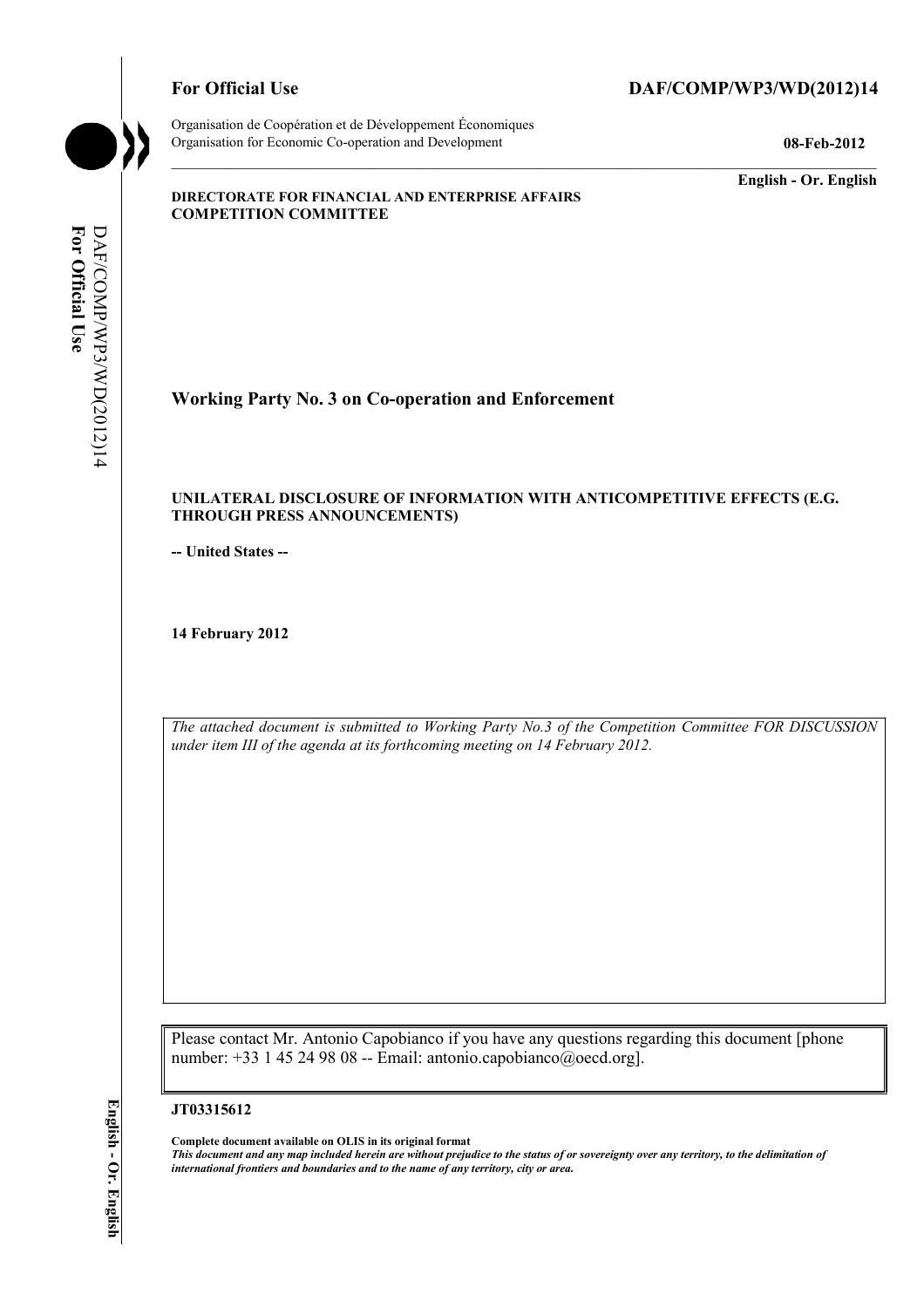### **1. Introduction**

1. This submission provides an overview of how the unilateral disclosure of information to competitors is evaluated under U.S. antitrust laws.

2. Both antitrust law and other aspects of U.S. law favor the disclosure of accurate information to consumers, customers, investors, and other members of the public. Markets generally operate more efficiently when participants convey relevant information, such as prices, quality, and other product attributes, to others in the market. For example, companies often provide information about future price increases to allow customers to adjust their production plans or the timing of their purchases.<sup>1</sup> Similarly, securities markets perform more efficiently when companies disclose relevant information about financial performance, company operations, and business plans to investors.

3. The antitrust concern regarding unilateral disclosures of information is that they may, in some circumstances, facilitate anticompetitive harm. For example, disclosure may be accompanied by a direct invitation by a competitor to collude—a company may unilaterally offer to raise its prices if a competitor will follow suit. Or disclosure may provide competitors with information that allows them to coordinate tacitly in a manner that lessens competition. A unilateral disclosure of information also may raise anticompetitive concern by providing competitors with other price or non-price information about future plans, which would allow those competitors to alter their business plans in a way that reduces competition.

participants published, which made the pricing of products with numerous options more easily understood. signaling.<sup>2</sup> 4. The possibility that unilateral information disclosures could result in anticompetitive harm is broadly recognized. An FTC study published in 1985 found that price signaling by companies can increase prices in the affected market. The study looked at price books for generators that the two main market The study concluded that prices had in fact been maintained at an artificially high level through this price

information may drive competitors in a market towards an equilibrium outcome that is anticompetitive.<sup>3</sup> 5. Economists and others have also recognized the possibility that disclosures of certain types of One such type of disclosure has been described as "cheap talk"—communication that does not commit firms to a course of action—such as announcing a future price increase but leaving open the option to

<sup>1</sup>*See, e.g.*, *E.I. DuPont de Nemours & Co. v. Federal Trade Commission*, 729 F.2d 128, 134 (2d Cir. 1984).

<sup>2</sup> David F. Lean, Jonathan D. Ogur & Robert P. Rogers, *Does Collusion Pay . . . Does Antitrust Work?*, 51 SOUTHERN ECON. J. 828, 838-39 (1985).

 and Ernest A. Nagata, *Competitor Communications: Facilitating Practices or Invitations to Collude? An*  <sup>3</sup>*See, e.g.*, Jonathan B. Baker, *Two Sherman Act Section 1 Dilemmas: Parallel Pricing, the Oligopoly Problem, and Contemporary Economic Theory*, 38 Antitrust Bulletin 143, 163 (1993) (statements may allow industry members to identify a non-competitive outcome as optimal and select it in parallel); Gregory J. Werden, *Economic Evidence on the Existence of Collusion: Reconciling Antitrust Law with Oligopoly Theory*, 71 ANTITRUST L.J. 719, 732 n.53 (2004) (companies may make statements, even without a commitment to action, that affect the expectations of other competitors); PHILLIP E. AREEDA AND HERBERT HOVENKAMP, ANTITRUST LAW: AN ANALYSIS OF ANTITRUST PRINCIPLES AND THEIR APPLICATION ¶ 1419d (2d and 3d eds. Aspen Publishers 1998-2010) (Aug. 2011 Update) ("[A] solicitation to raise prices in concert may reduce the uncertainty, either by setting a target price or by raising confidence that rivals will follow."). In addition, in some cases, an invitation to collude may in fact have been accepted, but there is not sufficient evidence to prove an agreement was struck. *See* Susan S. DeSanti *Application of Theories to Proposed Horizontal Agreements Submitted for Antitrust Review*, 63 ANTITRUST L.J. 93, 106 (1994).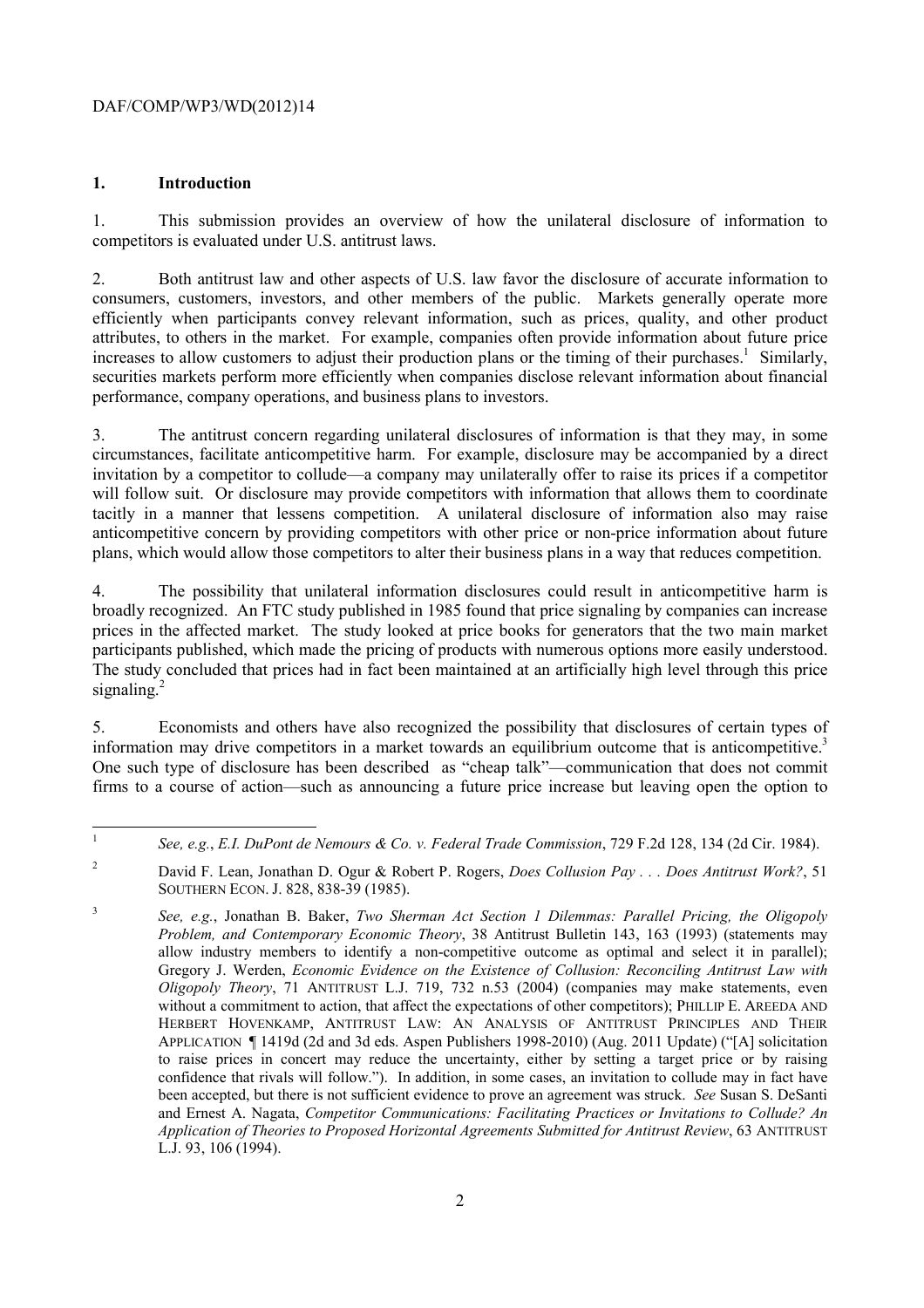rescind or revise it before it takes effect.<sup>4</sup> If the terms of agreement are complex (*e.g.*, specifying prices in collusive equilibrium.<sup>5</sup> numerous markets) but there is a common desire to reach agreement, cheap talk can help firms reach a

monopolize," including acts to "combine or conspire" with another person to monopolize.<sup>9</sup> 6. Under U.S. antitrust law, unilateral conduct, such as a unilateral disclosure of information, does not violate Section 1 of the Sherman Act, which prohibits a "contract, combination . . . or conspiracy" that unreasonably restrains trade.<sup>6</sup> This is because a unilateral act does not constitute the agreement required to create a violation of Section 1.<sup>7</sup> A unilateral disclosure of information may, in certain circumstances, violate Section 5 of the Federal Trade Commission Act ("FTC Act"), which prohibits "unfair methods of competition,"<sup>8</sup> or Section 2 of the Sherman Act, which prohibits efforts to "monopolize, or attempts to

7. The remainder of this submission reviews how U.S. courts, and the U.S. Federal Trade Commission ("FTC") and the U.S. Department of Justice's Antitrust Division ("DOJ") (collectively, "the U.S. antitrust agencies"), have applied Section 5 of the FTC Act and Section 2 of the Sherman Act to the unilateral disclosure of information. In applying these laws, the U.S. antitrust agencies evaluate the legality of unilateral disclosures of information by considering such factors as the nature and quantity of information disclosed, the specificity and context of the information disclosure, the nature of the industry and the market involved, and whether there are procompetitive business justifications for the disclosure of information.

<sup>4</sup> Joseph Farrell & Matthew Rabin, *Cheap Talk*, 10 J. ECON. PERSP. 103 (Summer 1996).

<sup>5</sup> Studies have shown such mechanisms have been effective in the airline industry. *See* William Gillespie, "Cheap Talk, Price Announcement, and Collusive Coordination," EAG 95-3, Discussion Paper, Economic Analysis Group, Antitrust Division, U.S. Department of Justice (Sept. 25, 1995); *see also* Severin Borenstein, *Rapid Price Communication and Coordination: The Airline Tariff Publishing Case*, *in* THE ANTITRUST REVOLUTION: ECONOMICS, COMPETITION, AND POLICY (John E. Kwoka, Jr. & Lawrence J. White eds., 3d ed. 1999).

<sup>6 15</sup> U.S.C. § 1. The Supreme Court has held that "the dissemination of price information is not itself a per se violation of the Sherman Act." *United States v. Citizens & S. Nat'l Bank*, 422 U.S. 86, 113 (1975).

<sup>7</sup>*See Copperweld Corp. v. Independence Tube Corp.*, 467 U.S. 752, 767-68 (1984).

 basic policies of the Sherman and Clayton Acts even though such practices may not actually violate these laws."); *FTC v. Indiana Federation of Dentists*, 476 U.S. 447, 454 (1986) (Section 5 includes Sherman Act reasons") (dictum); *DuPont*, 729 F.2d at 136-37 ("Although the Commission may under § 5 enforce the 8 Although violations of the Sherman Act are also deemed to be violations of Section 5 of the Federal Trade Commission Act, 15 U.S.C. § 45, the Supreme Court has held that Section 5 of the FTC Act also applies to some conduct that does not violate the Sherman Act. *See, e.g.*, *FTC v. Sperry & Hutchison Co.*, 405 U.S. 233, 239 (1972) (Section 5 gives FTC authority "to define and proscribe an unfair competitive practice, even though the practice does not infringe either the letter or the spirit of the antitrust laws"); *see also Atlantic Refining Co. v. FTC*, 381 U.S. 357, 369-70 (1965) (FTC has power to challenge practices "that do not assume the proportions of antitrust violations"); *FTC v. Brown Shoe Co.*, 384 U.S. 316, 321 (1966) (Section 5 power is "particularly well established with regard to trade practices which conflict with the violations as well as "practices that the Commission determines are against public policy for other antitrust laws, including the Sherman and Clayton Acts, it is not confined to their letter. It may bar . . . conduct which, although not a violation of the letter of the antitrust laws, is close to a violation or is contrary to their spirit.") (citations omitted).

 $^{9}$  15 U.S.C. § 2.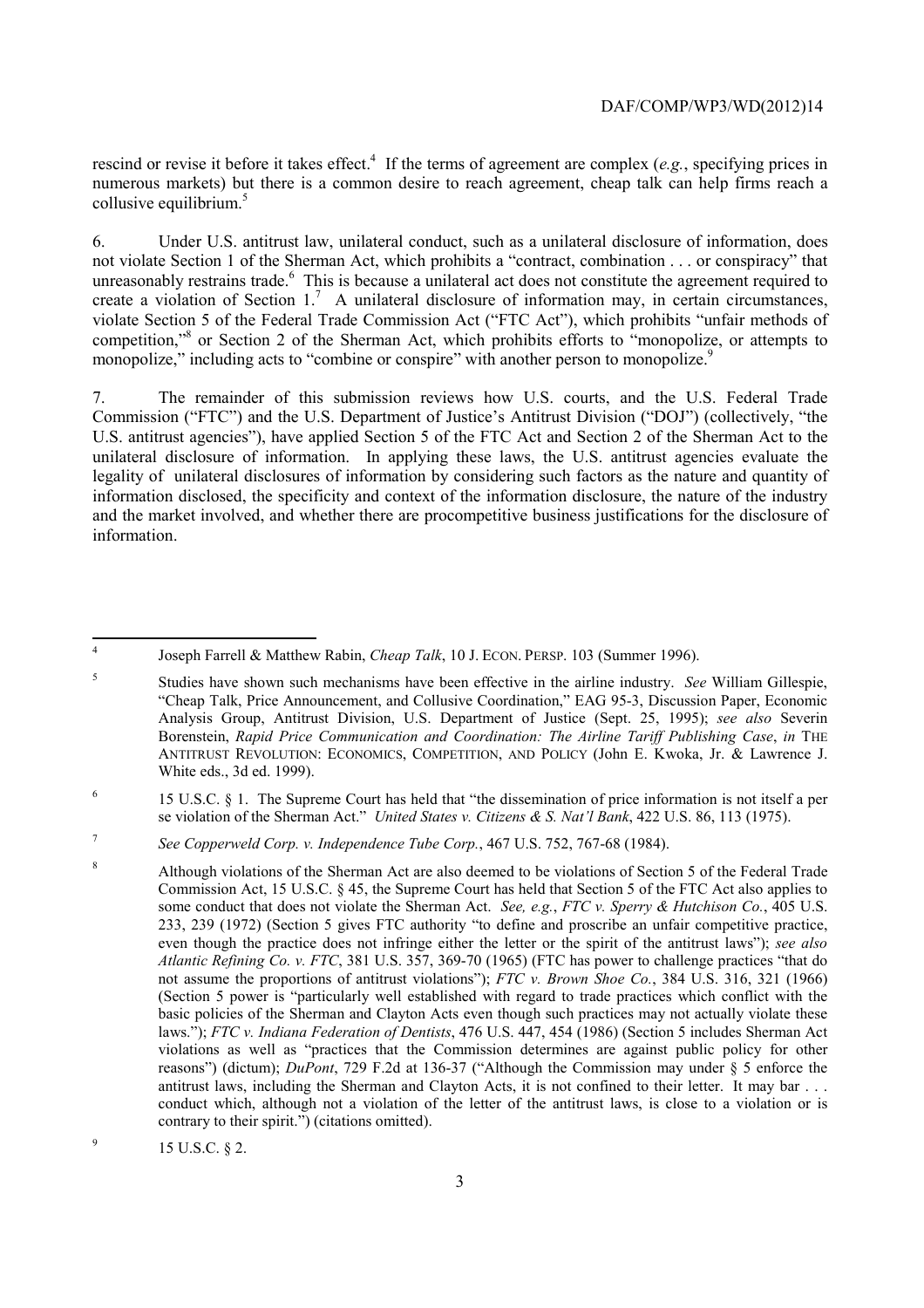# **2. Antitrust Enforcement Actions Involving Unilateral Disclosures of Information**

 unilateral information disclosures. This section summarizes the significant cases the agencies have 8. The U.S. antitrust agencies have pursued only a small number of antitrust cases involving brought. These cases have generally involved disclosure of information and other statements that, in light of the context and other facts, appeared to be invitations to collude. With the exception of the *American Airlines* case, none of these actions was litigated before a court. All of these cases resulted in settlement agreements without a judicial finding that the conduct violated the antitrust laws.

moving household goods.<sup>10</sup> The company's profits were limited by aggressive competition in the market.<br>The FTC alleged in its complaint that U-Haul had developed a strategy by which it would raise its rental 9. The *U-Haul International* case involved U-Haul, a company that rents trucks to individuals for rates and then call its competitors to disclose that it had made rate increases, encourage them to increase rates as well, and threaten to reduce its rates again if the competitors did not raise their rates. In addition, the FTC alleged that U-Haul had announced on an investor conference call that it recently had increased its rates and had encouraged its main competitor to do the same, while warning that it would drop its rates if its competitor did not match them within a specific period of time. The FTC alleged that these private and public disclosures created a significant risk of anticompetitive harm—because the proposals could have been accepted and, even if not formally accepted, they could have led to less aggressive competition—and thus violated Section 5 of the FTC Act. Accordingly, the FTC reached a consent decree with U-Haul that prohibited future efforts to use communications of this type to raise or stabilize prices or otherwise to coordinate with other companies on pricing.

 complaint that, during a public earnings conference call, the CEO of Valassis announced a new strategy for 10. The *Valassis Communications* matter involved an alleged invitation to collude from one publisher of newspaper advertising inserts to its only rival in that market.<sup>11</sup> The FTC alleged in a raising prices of inserts. The company knew that its rival, News America, would be monitoring the call. The FTC alleged that Valassis intended to facilitate collusion through its announcement. Moreover, it alleged that there was no legitimate business reason for Valassis to disclose its new pricing strategy. The FTC determined that if News America had accepted the invitation from Valassis, higher prices and reduced output of newspaper advertising inserts were likely to result, and that the conduct accordingly violated Section 5. Valassis entered into a consent order with the FTC that prohibits unilateral communications, both public and private, concerning the company's willingness to refrain from competing with rivals or to coordinate pricing with them, as well as prohibiting actual coordination on pricing.

prices through a scheme that included unilateral disclosures of information.<sup>12</sup> The FTC alleged in a 11. In the *Stone Container* case, the FTC challenged a unilateral initiative to increase linerboard complaint that Stone Container, the largest U.S. manufacturer of linerboard, had failed in a recent effort to lead an industry-wide increase in prices because industry inventory was relatively high. Renewing its effort to increase prices, Stone Container sought to purchase inventory from its competitors and draw down

 $\overline{a}$ 10 Complaint, U-Haul Int'l., Inc., FTC File No. 081-0157 (July 14, 2010), *available at*  http://www.ftc.gov/os/caselist/0810157/100720uhaulcmpt.pdf; Decision & Order, U-Haul Int'l., Inc., FTC File No. 081-0157 (July 14, 2010), *available at*  http://www.ftc.gov/os/caselist/0810157/100720uhauldo.pdf; Analysis of Agreement Containing Consent Order to Aid Public Comment, U-Haul Int'l., Inc., 75 Fed. Reg. 35,033 (June 21, 2010), *available at*  http://www.ftc.gov/os/caselist/0810157/100609uhaulanal.pdf.

<sup>11</sup>*In re Valassis Communications, Inc.*, F.T.C. No. C-4160 (April 19, 2006) (consent order), *available at*  http://www.ftc.gov/os/caselist/0510008/0510008c4160ValassisDecisionandOrder.pdf.

<sup>12</sup>*In re Stone Container Corp.*, 125 F.T.C. 853 (1998), all relevant information *available at*  http://www.ftc.gov/os/caselist/c3806.shtm.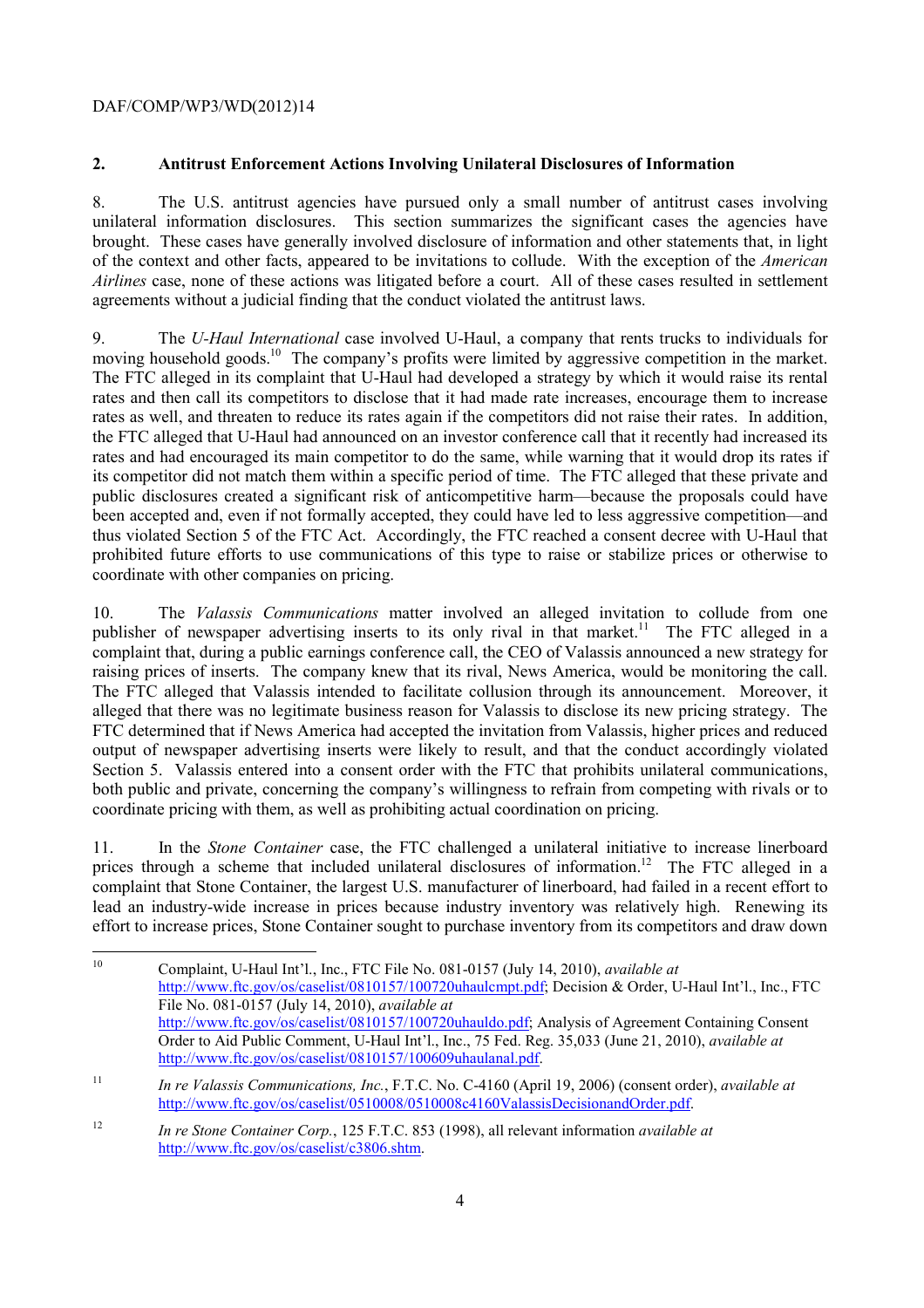communicate its objectives. The FTC alleged that these acts and statements constituted an invitation by its own inventory, while reducing production at its factories by a similar amount. In arranging for the purchases of linerboard, Stone Container executives communicated to their counterparts at the other companies that Stone Container would reduce its output and replace that production with its purchases from the competitors, and that it believed these actions would support price increases in the industry. In addition to these private statements, Stone Container used public statements and press releases to Stone Container to its competitors to join in a coordinated price increase, violating Section 5 of the FTC Act. Stone Container entered into a consent decree with the FTC that barred the company from future communications requesting or suggesting raising, fixing, or stabilizing prices.

"ridiculously low" and suggested that the company should not "give the product away."<sup>13</sup> The manager into agreements regarding price. 12. In the *Precision Moulding* matter, the manager of the dominant manufacturer of certain art framing products asserted during a meeting with its competitor that the competitor's pricing was also threatened a price war that the competitor would not survive. Based on this conduct, the FTC alleged that the company had violated Section 5 of the FTC Act. The FTC entered into a consent decree with the company barring it from requesting or urging price increases or price stabilization, as well as from entering

13. In the *AE Clevite*, case, the FTC alleged that a company had complained at a meeting to a competitor about its low pricing of locomotive engine bearings.<sup>14</sup> The two companies together held about 95 percent of the market in this product. The FTC alleged that a company official had stated that its competitor was "ruining the market" and then sent by facsimile a list comparing the two companies' pricing. The FTC viewed this disclosure of pricing information as an implied invitation not to compete on price and a violation of Section 5. The FTC reached a consent agreement with the defendant, barring the defendant from requesting, suggesting, or proposing to competitors that they jointly raise or fix prices.

zipper purchases because the conduct was "unfair and predatory."<sup>15</sup> The FTC alleged that the request entered into a consent decree with YKK prohibiting suggestions or requests to competitors to fix or raise 14. The FTC alleged in the *YKK (U.S.A.)* matter that YKK, a manufacturer of zippers and zipper installation equipment, had told its competitor to stop offering free equipment to customers as part of their proposed to eliminate a form of discounts in violation of Section 5, and, if accepted, would have reduced competition between the companies, which together had over 80 percent of the zipper market. The FTC prices or to cease providing discounts or free equipment.

 15. In *Quality Trailer Products Corp.*, the FTC alleged in a complaint that the company's employees low.<sup>16</sup> In addition, the employees explained that, because of the state of the industry, the two companies told its competitor at a meeting that the competitor's prices for a group of certain axle products were too did not need to compete on price, and they stated that they would not price their axle products below a specified amount. The FTC alleged that, had the invitation been accepted, the agreement would have been an unlawful restraint of trade, violating Section 5 of the FTC Act. Accordingly, the FTC reached a consent decree with the defendant that prohibited future communications that requested or suggested raising, fixing, or stabilizing prices.

16. Finally, in *United States v. American Airlines, Inc.*, the United States brought monopolization charges under Section 2 of the Sherman Act against an airline company whose president proposed to a

- <sup>13</sup>*In re Precision Moulding Co.*, 122 F.T.C. 104 (1996).
- $14$ <sup>14</sup>*In re AE Clevite, Inc.*, 116 F.T.C. 389 (1993).

 $\overline{a}$ 

<sup>15</sup> <sup>15</sup>*In re YKK (U.S.A.) Inc.*, 116 F.T.C. 628 (1993).

<sup>16</sup>*In re Quality Trailer Products Corp.*, 115 F.T.C. 944 (1992).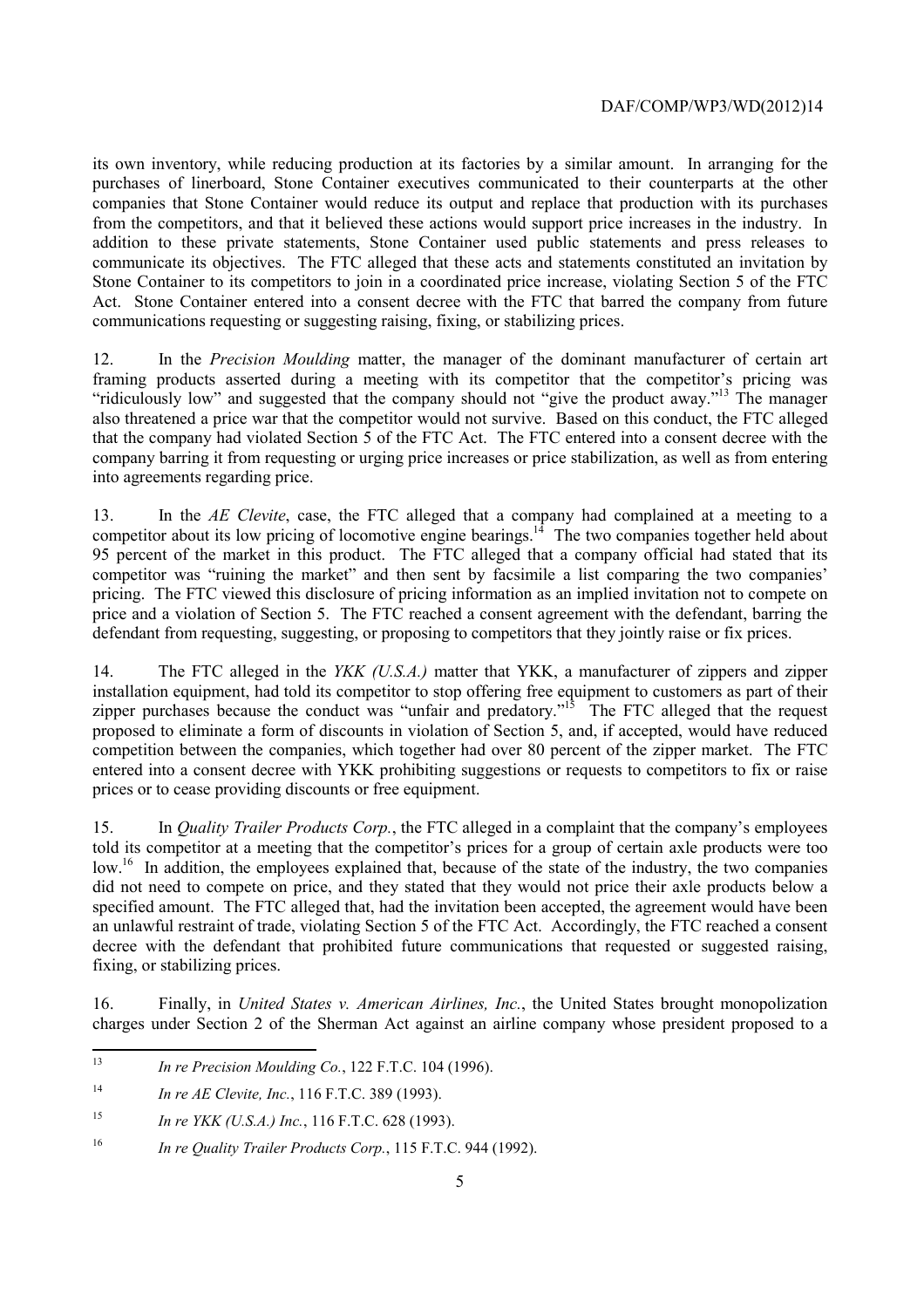percent, and promised that American would then raise its fares the next day by the same amount. Braniff's for failure to state a claim under the Sherman Act; the district court agreed and dismissed the complaint. competitor that they raise prices in sequence.<sup>17</sup> This case did not involve a unilateral price disclosure. The president of American Airlines contacted the president of its competitor, Braniff, to discuss the aggressive competition between the two airlines on a number of routes. The two airlines' combined market shares were between 60 and 90 percent on a number of non-stop routes from Dallas-Fort Worth, but they had been engaged in an aggressive price war. American's president proposed that Braniff raise fares by 20 president demurred, and did not raise prices as proposed. American sought to dismiss the DOJ's complaint On appeal, the court of appeals concluded that the elements of an attempted monopolization case under Section 2 had been met, because if Braniff had accepted American's offer, the two airlines together would have had monopoly power.<sup>18</sup> American subsequently entered into a consent decree that prevented the conduct from reoccurring, resolving the DOJ's competitive concerns.

openly operated to disseminate fare information through computer reservation systems and travel agents. (3) monitor each other's changes, including changes in fares not available for sale, and (4) reduce 17. Although unilateral conduct cannot violate section 1, as mentioned in paragraph 6 above, unilateral price disclosures can facilitate collusion among competitors, which may, in certain circumstances, violate section 1. In 1992, the DOJ sued eight of the largest U.S. airlines and the Airline Tariff Publishing Company ("ATP") for price fixing and for operating ATP, their jointly owned fareexchange system, in a way that facilitated collusion in violation of Section 1 of the Sherman Act.<sup>19</sup> ATP was a complex system for the exchange of information among major airlines, which was widely and ATP provided a means for the airlines not only to disseminate fare information to the public but also for them to engage in essentially a private dialogue on fares. The airlines designed and operated ATP's computerized fare-exchange system so that they could (1) communicate more effectively with one another about future fare increases, restrictions, and elimination of discounted fares, (2) establish links between proposed fare changes in one or more city-pair markets and proposed changes in other city-pair markets, uncertainty about each other's pricing intentions. ATP thus operated in "a manner that unnecessarily and unreasonably allowed [the airlines] to coordinate fares." The case was resolved with a judicial consent decree crafted to ensure that the airline defendants did not continue to use any fare dissemination system in a manner that unnecessarily facilitated price coordination or that enabled them to reach specific pricefixing agreements.

# **3. Criteria Considered in Assessing the Legality of Unilateral Information Disclosures**

 have procompetitive benefits, there are instances when it has the potential to create anticompetitive effects. The following are among the criteria that are relevant to determining whether a unilateral disclosure of 18. Although unilateral disclosure of information is generally not likely to harm competition, and can information is likely to harm competition:

• *The nature and quantity of the information disclosed.* Disclosing extensive information regarding pricing, output, major costs, marketing strategies and new product development is more likely to have anticompetitive implications. In particular, disclosure of information about

 $17$ 17 743 F.2d 1114 (5th Cir. 1984).

 $18\,$  and Netscape develop only for other operating systems. *See United States v. Microsoft Corp.*, 87 F. Supp. <sup>18</sup>*Id.* at 1118. Microsoft was also found to have engaged in an unlawful attempt to monopolize the Internet browser market by proposing to Netscape that Microsoft develop browsers only for Windows computers 2d 30, 46 (D.D.C. 2000), *aff'd in part and rev'd in part*, 253 F.3d 34 (D.C. Cir. 2001).

<sup>&</sup>lt;sup>19</sup> United States v. Airline Tariff Publishing Co., 1994-2 Trade Cas. (CCH) ¶70,687 (D.D.C. Aug. 10, 1994); see http://www.usdoj.gov/atr/cases/dir23.htm.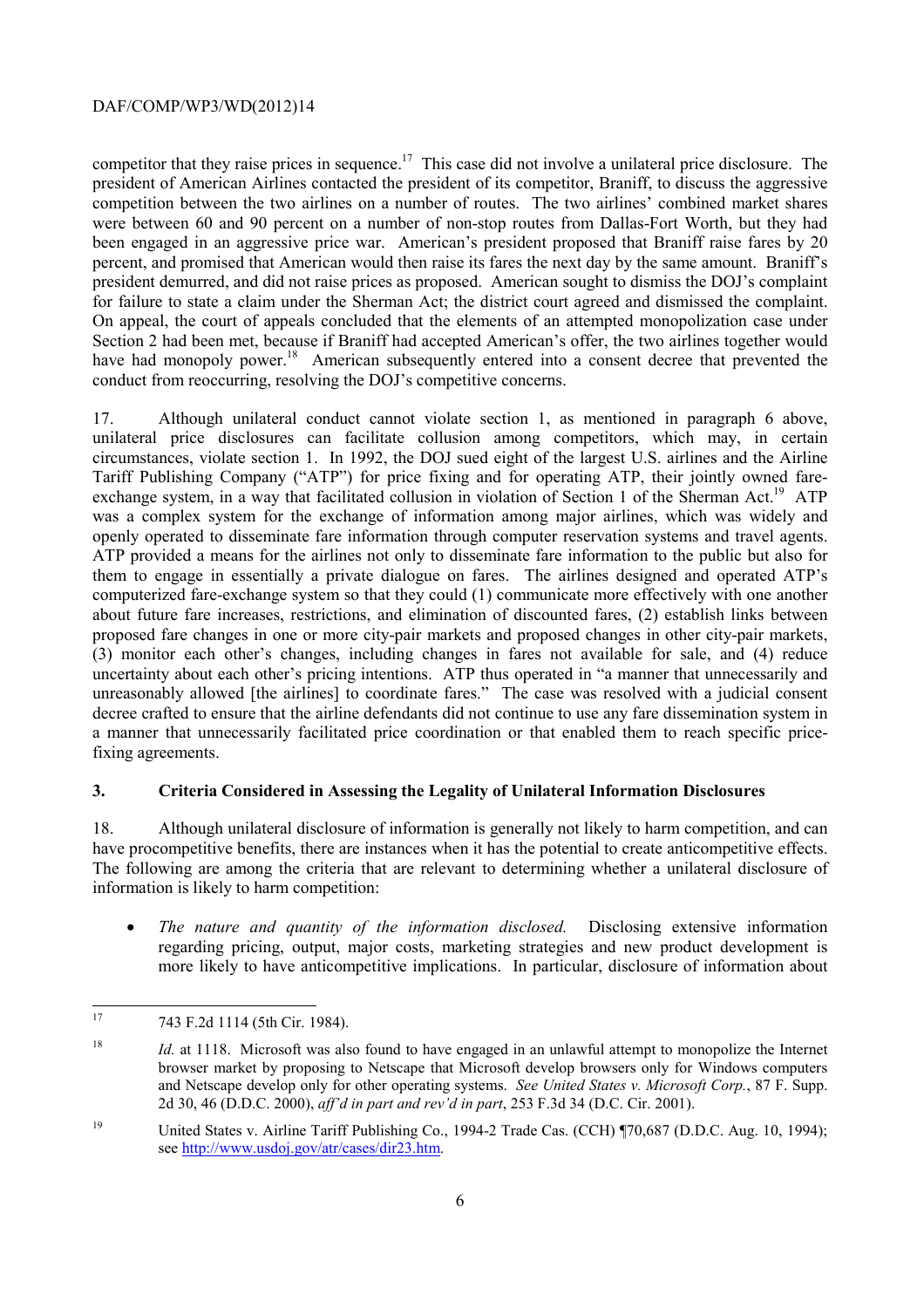future pricing generally has the greatest potential for anticompetitive harm because, if agreed to, a price-fixing agreement would result. Even in the absence of an agreement, disclosure of information about future pricing has a greater likelihood of promoting tacit collusion than disclosure of other information.

- creates a greater likelihood of anticompetitive harm than disclosure of less specific information. • *The specificity and context of the information disclosed*. A disclosure expressing a willingness to raise prices by a specific amount (or similar information, such as a specific output reduction) Thus, for example, a recipient of specific information can easily conform to a particular figure such as the 20 percent price increase proposed by American Airlines or the price floor proposed in Quality Trailers. Similarly, Stone Container's statements regarding its output and inventory reductions provided competitors with specific information regarding the company's plans in the context of its attempt to raise industry prices. More generally, a disclosure containing terms of coordination has a greater likelihood of creating anticompetitive harm than one without such terms.
- *Whether the disclosure is public or private*. Disclosure of information in a public setting may inform the market in ways that promote competition. In comparison, disclosure of information in private does not provide these potential benefits or does so to a lesser degree. Private communications may also, in certain circumstances, more readily allow for non-verbal implicit confirmation that the disclosed information has been accepted by the competitor as a proposal for common action. Several of the examples set out above involved private communications between upper-level employees with the authority to adjust pricing and output. In some instances, in addition to their private communications, companies used public communications, such as press releases, in ways that furthered the companies' objectives.
- information is more likely to create the possibility of anticompetitive effects because tacit or • *The nature of industry and market*. In concentrated industries, a unilateral disclosure of express collusion is more likely. This is particularly true if the disclosure is made by a company with a dominant position in the market in an attempt to influence a competitor with a significant position. Similarly, other structural market characteristics, such as homogeneous products or barriers to entry, may make successful collusion more likely, thus raising the risk that a disclosure of information could be anticompetitive. By comparison, a disclosure of information in an unconcentrated industry with robust competition is less likely to lead to industry-wide coordination that will have anticompetitive effects. In several of the examples described above, such as the *American Airlines, Valassis,* and *Stone Container* cases, the market involved a low number of participants. However, other cases did not necessarily involve high market shares, including the *Quality Trailer Products* case.
- *Procompetitive business justifications for the disclosure of information*. As noted above, information disclosures, particularly when made publicly, can benefit the operation of the market by providing participants with better information on which to make decisions.<sup>20</sup> For example, public statements likely to be of general interest to customers and others in the market, such as planned price increases or factory downtime during which the company may not be able to supply customers, may be more likely to have a procompetitive purpose. Information disclosures made in private, by comparison, are less likely to provide information to market participants.

 20

*See du Pont*, 729 F.2d at 134.